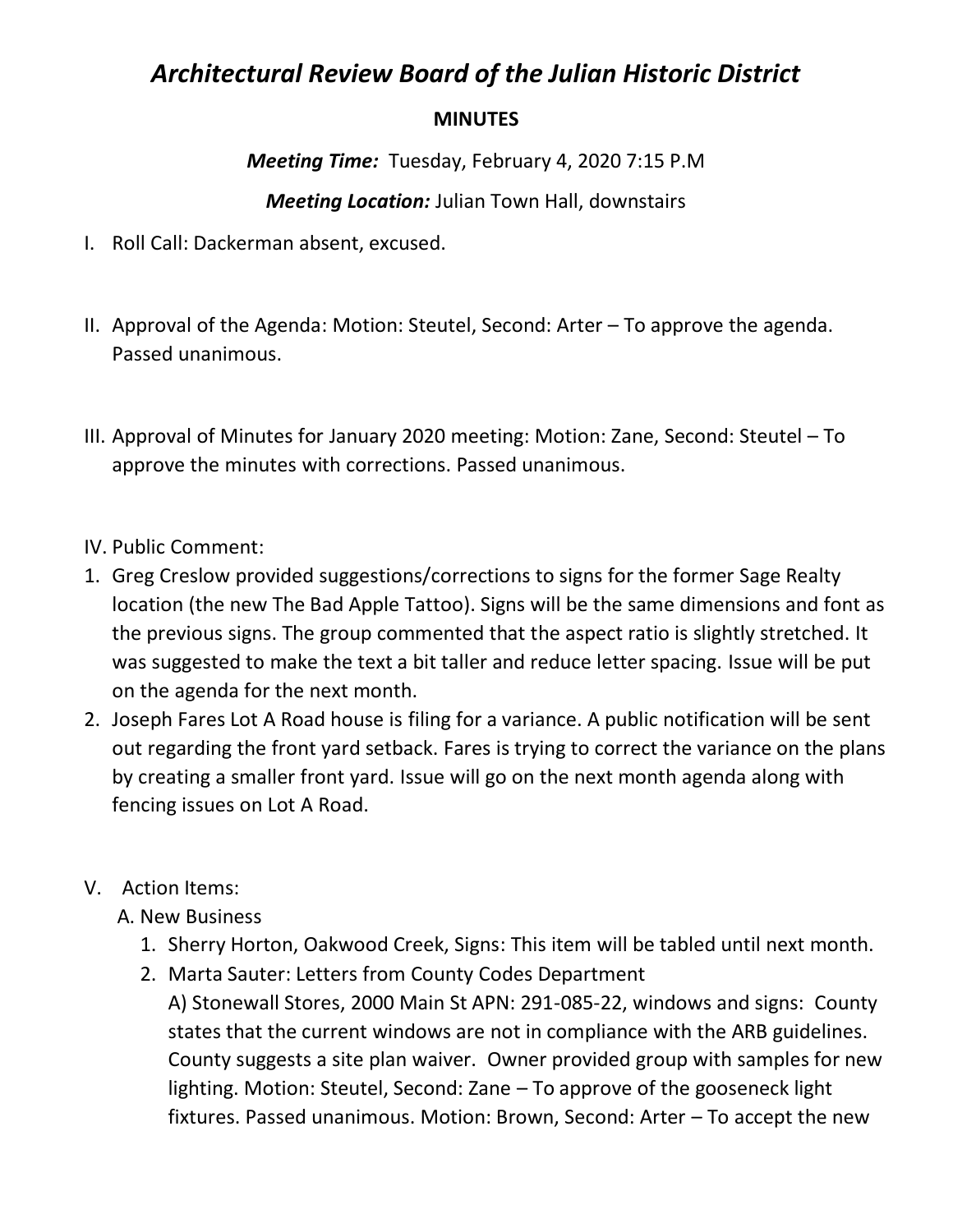light fixtures in black or white. Passed unanimous. Owner is still working on the issue regarding the windows.

 B) Rongbranch, 2722 Washington St APN: 291-072-13 Signs and lighting: Letter from the County calls out the 3 signs attached to the building that do not have the required sign permits. Lighting permits for the signs are also not on record. County is asking the owner to get ARB approval and ask for a site plan waiver if needed. The group is unsure what the County's concerns are and asked the owner to get clarification.

- 3. Jesse Cruz: Julian Mountain Spa: Roof color: charcoal Hildreth House: re-roof shed to match house. Motion: Steutel, Second: Arter – To approve the charcoal color composition shingles. Passed unanimous.
- 4. Pat Brown: Site plan waiver for new residential construction on 2nd St. and Cape Horn. Cara Hopkins residence. Owners provided plans for the group to review. Motion: Steutel, Second: Arter – To approve the site plan waiver. Abstained: Brown. Passed unanimous.
- 5. Keith Usry: Shed repair at Porter House on Porter Lane. Front door appearance. No discussion
- 6. Kevin Hubble, Witch Creek School retaining wall appearance: Motion: Steutel, Second: Arter – To have Hubble come to the group with a compliant appearance solution for the retaining wall and provide samples of the compliant appearance that would be within the ARB guidelines. Passed unanimous.
- B. Old Business:

1. Code enforcement: Group to choose 4 issues that are the most important ones for Code Enforcement to address.

Progress report on 1st item turned in last month: Julian Beer Company. The Codes Department wants specific details regarding JBC's noncompliance issues. Sherry Horton will create a more specific list; all buildings are currently not in compliance. Bailey House: additional railing for seating, cinderblock retaining wall; all exterior lighting are mercury vapor or LED lights; Barn: extended deck with Trex, steps have diamond plates; exterior "brewery" signs were not approved, trash cans are exposed, large picture window on side of restaurant; abandoned vehicle in front; rope lights on railings. Zerbe will email the list of JBC violations to Codes (with a note re: more violations to follow).